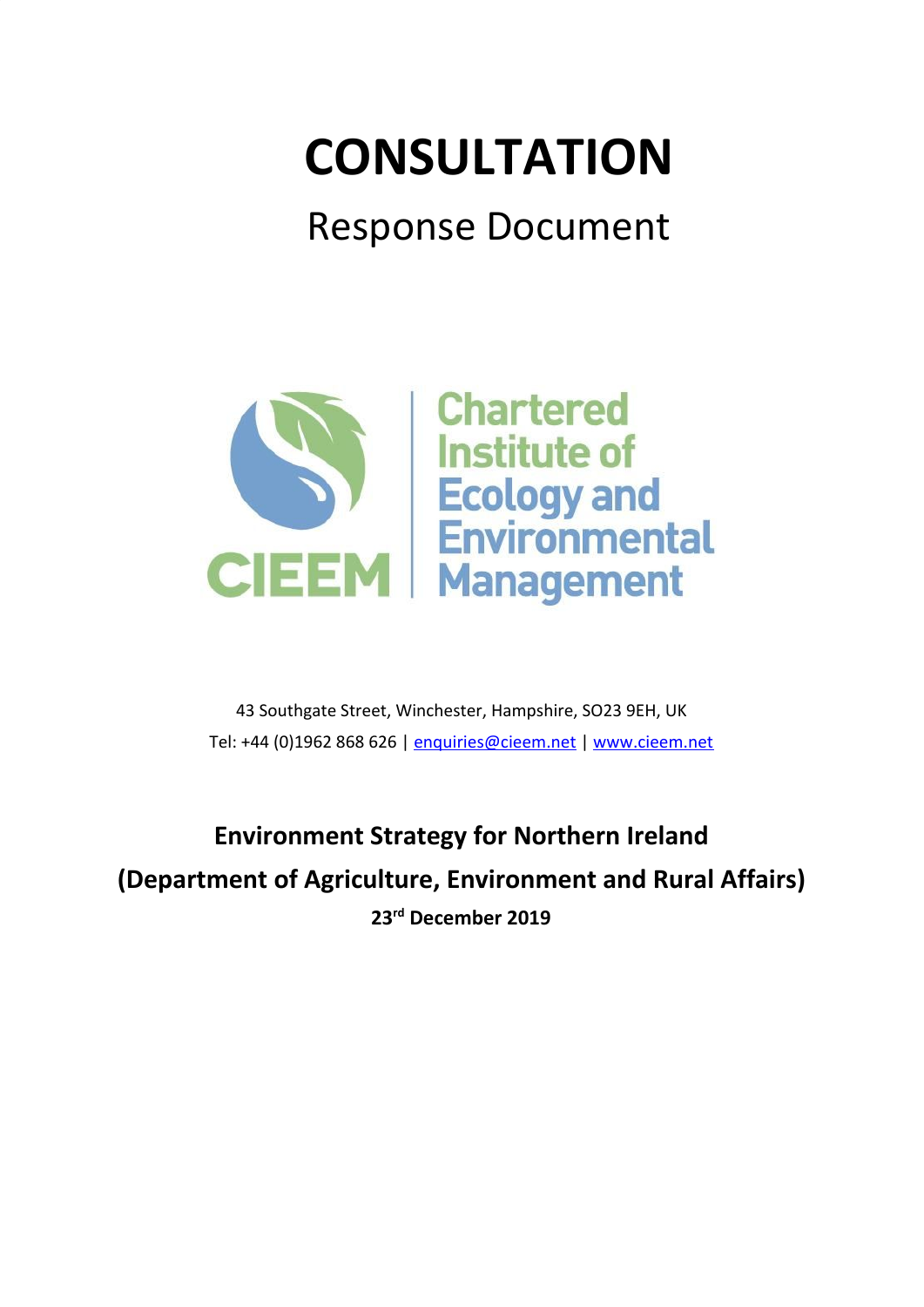## **Introduction to CIEEM**

The Chartered Institute of Ecology and Environmental Management (CIEEM), as the leading membership organisation supporting professional ecologists and environmental managers in the United Kingdom and Ireland, welcomes the opportunity to comment on this consultation.

CIEEM was established in 1991 and has over 6,000 members drawn from local authorities, government agencies, industry, environmental consultancy, teaching/research, and voluntary environmental organisations. The Chartered Institute has led the way in defining and raising the standards of ecological and environmental management practice with regard to biodiversity protection and enhancement. It promotes knowledge sharing through events and publications, skills development through its comprehensive training and development programme and best practice through the dissemination of technical guidance for the profession and related disciplines.

CIEEM is a member of:

- Environmental Policy Forum
- IUCN The World Conservation Union
- Professional Associations Research Network
- Society for the Environment
- United Nations Decade on Biodiversity 2011-2020 Network
- Greener UK
- Irish Forum on Natural Capital (working group member)
- National Biodiversity Forum (Ireland)
- The Environmental Science Association of Ireland

CIEEM has approximately 260 members in Ireland who are drawn from across the private consultancy sector, NGOs, government and semi-state agencies, local authorities, academia and industry. They are practising ecologists and environmental managers, many of whom regularly provide input to and advice on land management for the benefit of protected species and biodiversity in general.

We welcome the opportunity to participate in the consultation on developing a draft Environment Strategy for Northern Ireland and would be happy to provide further information on this topic. Please contact Jason Reeves (CIEEM Head of Policy and Communications) at [JasonReeves@cieem.net](mailto:JasonReeves@cieem.net) with any queries.

### **Comments from CIEEM**

#### **General Comments**

Firstly, CIEEM is highly supportive of the proposals for a new Environment Strategy for Northern Ireland. A healthy environment is fundamental to protect Ireland's biodiversity and achieve sustainable development.

We welcome the recognition that the environment can contribute to many of the Programme for Government Outcomes (page 3). For the Environment Strategy to successfully achieve its outcomes, a whole of government approach is needed with buy in from all sectors.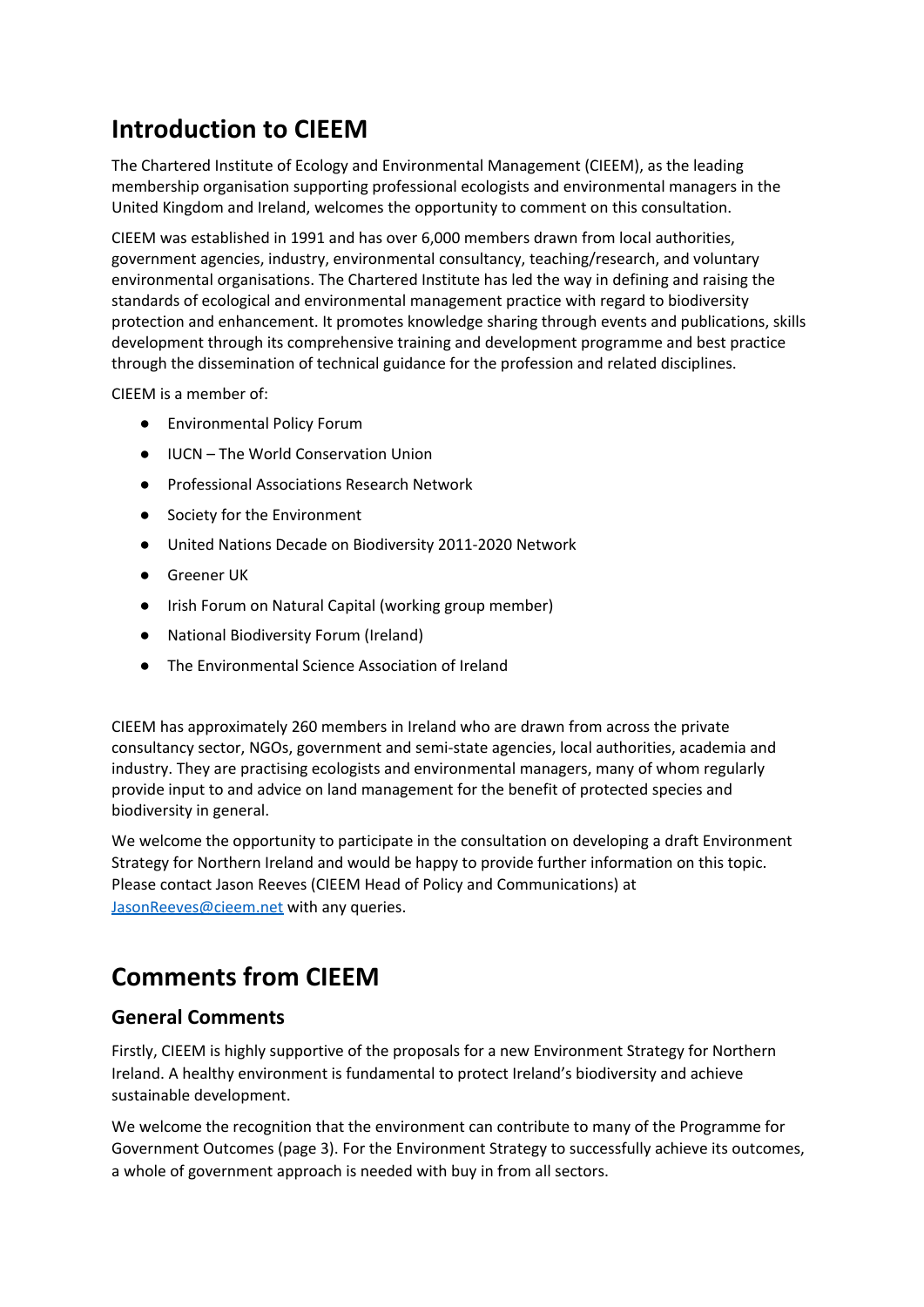The environmental principles outlined in the draft Environment (Principles and Governance) Bill published by the UK Government must be grounded in legislation within Northern Ireland and must be used to guide the development of the Environment Strategy. We also advocate the use of two further principles:

- a) **Non-regression Principle**: there must be no rollback of environmental legislation and commitment to international agreements. On principles and standards, there must be no rollback on what Northern Ireland accepts as best practice and minimum standards for the environment.
- b) **Environmental Net Gain Principle**: the environmental net gain principle is currently poorly defined, however, with further development of its definition, it can offer an important means to deliver genuine, evidence-based environmental equivalence and improvement at appropriate spatial and temporal scales. This principle must also include 'biodiversity net gain' which includes the enhancement of natural capital and ecosystem services, and the restoration of biodiversity. CIEEM (with the Institute of Environmental Management & Assessment, and the Construction Industry Research and Information Association) has produced principles and guidance on biodiversity net gain for development.<sup>1</sup>

We are disappointed to see such a small percentage of protected terrestrial and marine sites in Northern Ireland under favourable management and even so, the term 'favourable management' does not give any indication of environmental outcomes and state of the environment. Favourable status should be used instead.

Fast and effective action is needed, not only to halt the decline in biodiversity in both protected and unprotected areas, but to reverse it. Crucial to halting and reversing biodiversity declines is a strategic, large-scale approach to habitat and ecosystem restoration, replacement and creation, and sustainable land management.

#### **Responses to Consultation Questions**

**1. Do you agree that the Environment Strategy should sit alongside existing Executive-endorsed strategies, such as the Sustainable Development, Public Health and Economic Strategies?**

Yes, we agree that the Environment Strategy should be given equivalent status to the Executive-endorsed strategies and must encompass a whole of government approach.

We also welcome the link of the Environment Strategy to the UN Sustainable Development Goals and other international commitments. This strategy will be essential in Northern Ireland achieving these goals.

#### **2. Do you agree that these broad environmental areas are appropriate for the Environment Strategy? If "No", what alternatives would you like to see included?**

In general, we agree that these broad environmental areas are appropriate for the Environmental Strategy. However, there are some key areas that are not covered in the list, notably agriculture, renewable energy, and biodiversity. Some of these are cross-cutting issues, because, for example, agriculture is subject to a separate NI Agricultural Strategy, and renewable energy would come

<sup>1</sup> <https://cieem.net/i-am/current-projects/biodiversity-net-gain/>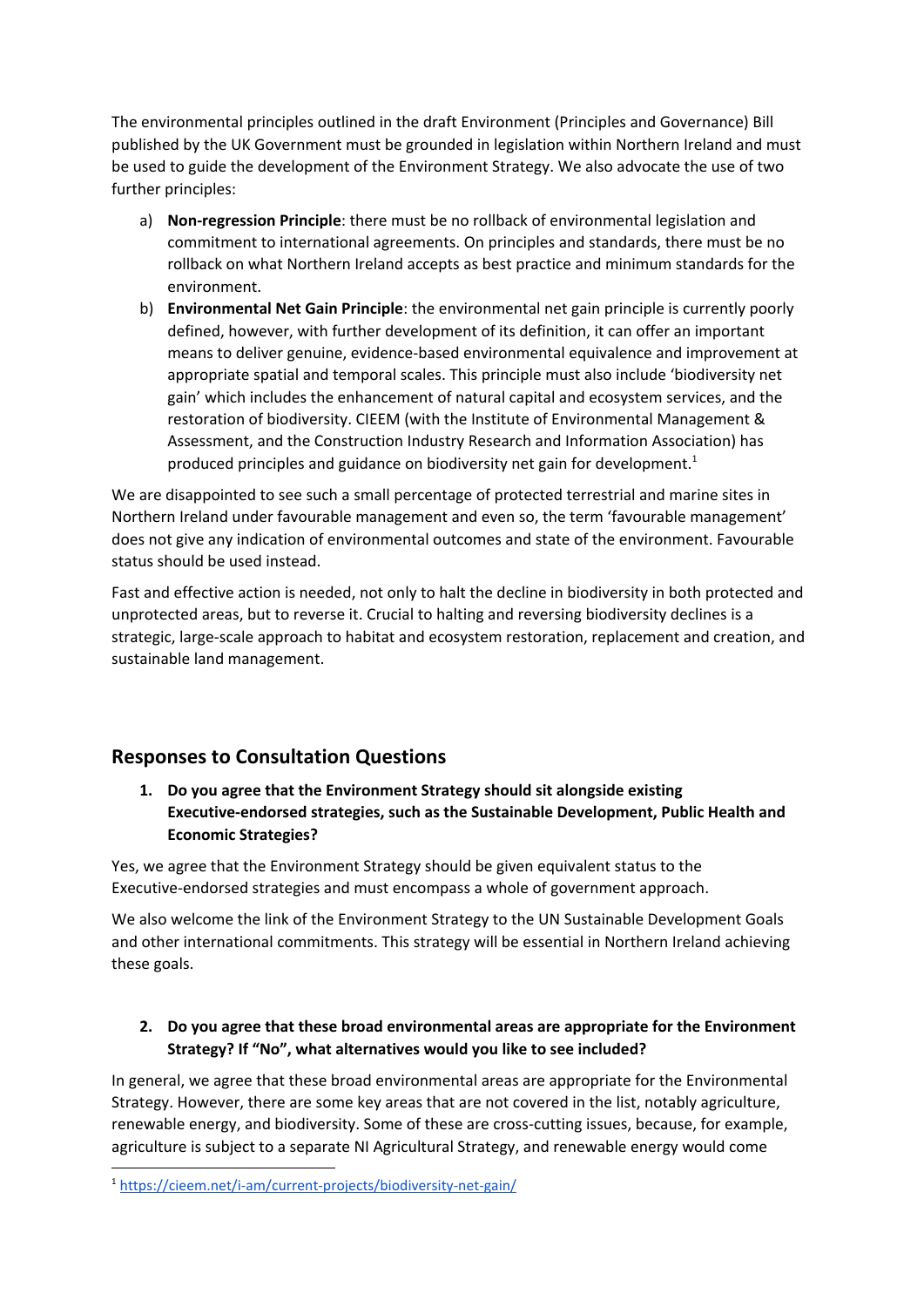under a separate NI Energy Strategy. However, it would be appropriate to include these broad environmental areas as part of the strategy, in the same manner as you have done for 'Fisheries and Aquaculture'. Therefore, we would propose the following as additional areas:

- Agriculture must be included in the suggested list of areas, because it is the predominant land use in Northern Ireland. This sector has a significant impact on the environment, and based on the key metrics in Section 5 of your report, the environmental impact remains high, with no sign of recent change. It is also important to note that certain forms of agriculture can be beneficial for the environment, for example organic agriculture or tailored agri-environment schemes. Brexit offers an opportunity to develop a new payment scheme to replace the Common Agricultural Policy, which should deliver a range of public benefits, including protection and restoration of biodiversity, and farmers should be rewarded for such benefits.
- Although renewable energy theoretically comes under the heading of climate change adaptation, it may be more appropriate to place it under a separate heading. Under the current Climate Emergency, and with record low prices for renewable energy production, it will be necessary to substantially increase the rate of renewable energy growth in Northern Ireland. It should be a priority to identify areas that are favourable for renewable energy development, provide the resources to fast-track planning applications, reconsider tariffs for industrial and domestic generation, identify opportunities for new technologies, and reduce political interference in the planning process.
- Biodiversity should be given a separate heading than The Natural Environment, as they are different subjects. Northern Ireland has lists of priority species and habitats, for which the strategy should outline measures to monitor their status, and to slow or reverse declines. Flagship species could be identified as priorities for environmental enhancement, such as the barn owl, hedgehog and 'wall brown' butterfly. The Wildlife and Natural Environment Act 2011 places a duty on all public bodies "in exercising any functions, to further the conservation of biodiversity so far as is consistent with the proper exercise of those functions". The strategy should highlight this, and point to the Biodiversity Strategy to explain how this will happen.
- Key ecosystem services provided by the environment could also be considered under a separate heading, notably the importance of undamaged wetland habitats for flood prevention and rainwater attenuation, the value of dune habitats for the prevention of coastal erosion, and the capacity for trees and other vegetation to improve air quality.

In relation to the seven 'key environmental areas' outlined in the plan, we have some comments on the scope of some areas, as follows:

- Climate change mitigation and adaptation should focus on the use of nature-based solutions and the protection / restoration of carbon-sequestering habitats, particularly peatlands and native woodland / forestry, both with respect to reducing greenhouse gas emissions and ameliorating the impacts of climate change. These options are often lower in cost than standard mitigation approaches (e.g. retro-fitting of insulation to housing, or hard engineered flood defences). Green spaces should be highlighted to mitigate urban heating. Finally, climate change adaptation should also consider the restoration of habitat corridors to allow for the migration of species.
- The natural environment and landscapes area should focus on landscape-scale approaches which encourage the protection and enhancement of biodiversity in both protected and unprotected areas. It should be noted that protected areas only cover a small percentage of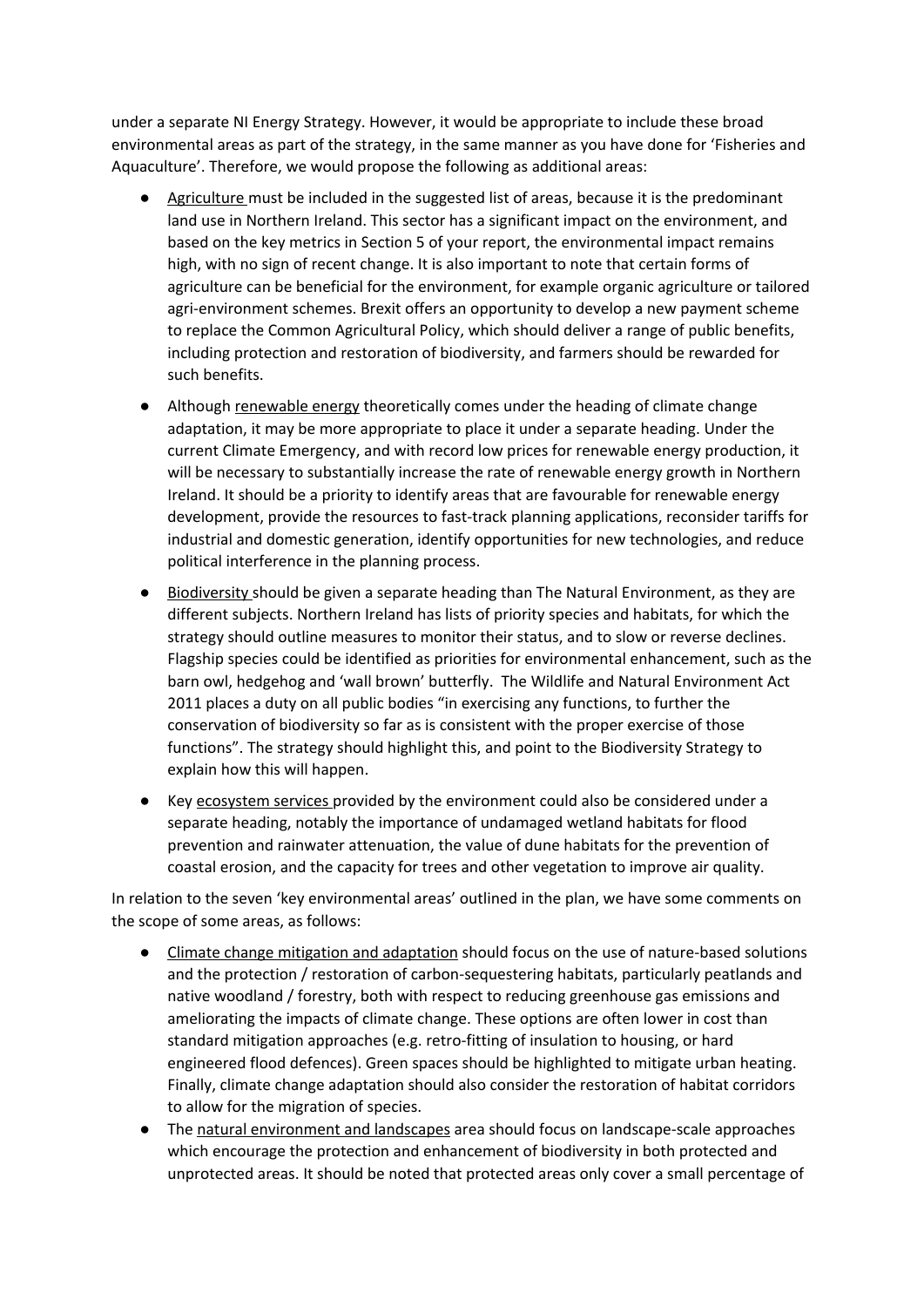Northern Ireland, and that most of Northern Ireland's biodiversity exists outside these areas, e.g. in agricultural and other man-made areas. Therefore, it is important that this section does not refer only to protected areas

- The built environment area has potential to deliver green infrastructure and biodiversity net gain, as had been implemented in Scotland and England, lending itself to the joined-up approach. Biodiversity Net Gain (BNG) is development that leaves biodiversity in a better state than before. It is an approach whereby developers work with local governments, landowners, wildlife organisations, and other stakeholders to minimise impacts and maximise outputs for biodiversity. The Environment Strategy should consider making Biodiversity Net Gain a requirement for all planning applications, or at least for large-scale infrastructural projects.
- **3. As described below, do you agree that these are appropriate strategic themes for the Environment Strategy? If "No", what alternative or additional themes/issues would you like to see in the strategy?**

Yes, we agree that these are appropriate strategic themes for the Environment Strategy.

**4. Do you have any comments on what specific issues should be included under a proposed Environmental Engagement strategic theme?**

Yes, we agree with all of the points that are proposed. In addition to the public awareness efforts that are outlined, we would also highlight the importance of raising awareness among professionals in key industries, notably agriculture, aquaculture, commercial fishing, engineering / construction, and landscaping / gardening. Many professionals working in these disciplines have had little or no training in environmental issues, and would benefit from professional development courses, e.g. measures to prevent pollution of watercourses, or measures to enhance biodiversity in landscaped areas. Training courses could be provided for professionals in these industries, to inform them of the importance of environmental protection, their legal obligations, and to suggest approaches that they could take to protect or enhance the environment.

To improve public confidence and appreciation of environmental protection measures, It is important to provide some form of enforcement or policing service for Northern Ireland. Environmental law is rarely if ever enforced in Northern Ireland, which reduces faith among the public that local authorities take these issues seriously. This issue is often due to a lack of resources in DAERA, and a lack of training in the Northern Irish Police Service.

#### **5. Do you have any comments on what specific issues should be included under a proposed Environmental Prosperity strategic theme?**

In general we agree with the approach to assign economic value to the environment and ecosystem services. However, while we recognise that there are benefits to valuing the environment in terms of ecosystem services, the intrinsic value of the natural environment, as recognised on page 19, must not be overlooked.

There are a number of strategic opportunities to increase natural capital and ecosystem services:

- A requirement for biodiversity net gain in development projects
- Green infrastructure which follows biodiversity-led development and agriculture, through payments to farmers for implementing improvements to natural capital
- The potential role of carbon-sequestering habitats (notably peatlands/wetlands and native woodlands) should be highlighted as an option for climate change adaptation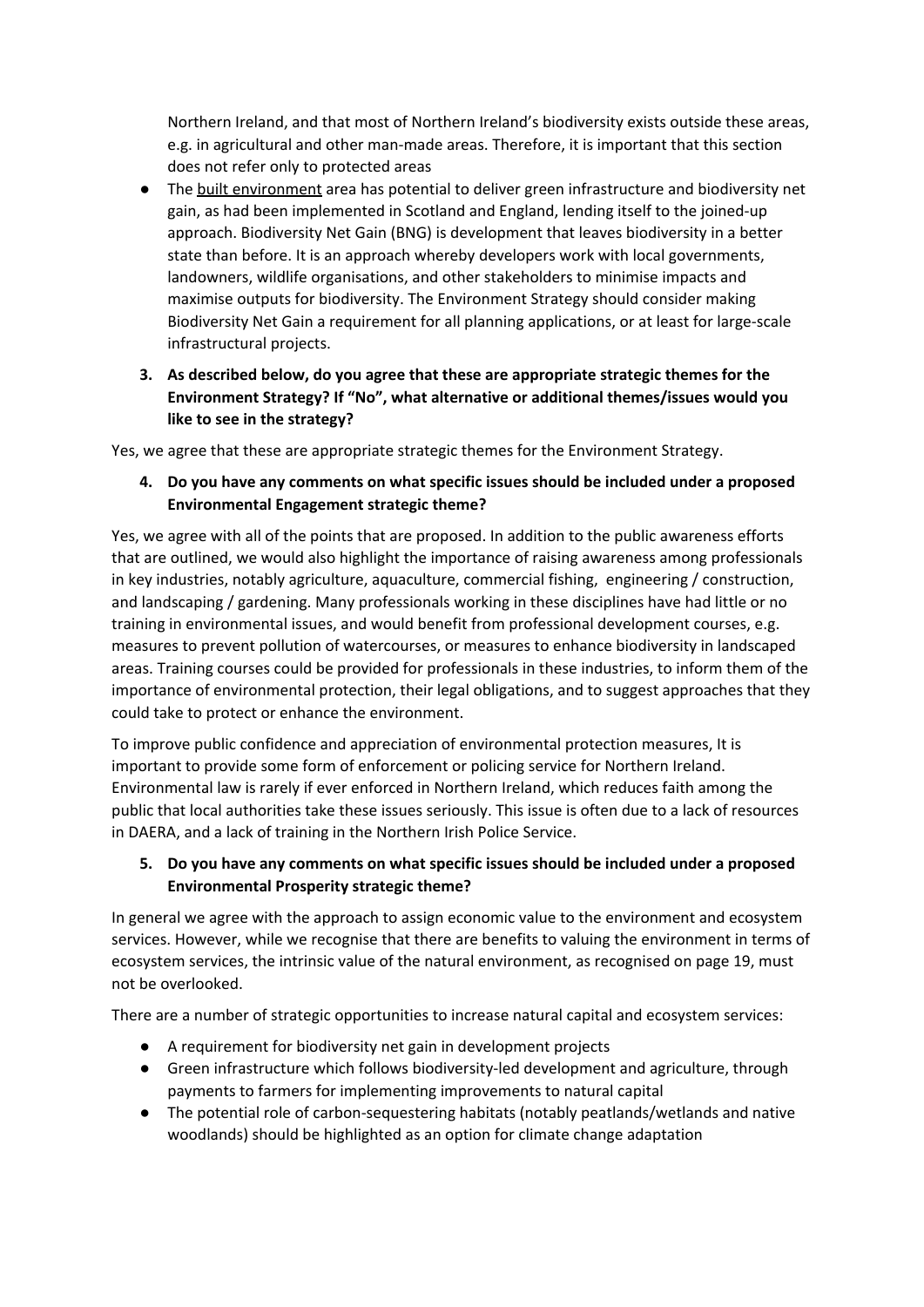#### **6. Do you have any comments on what specific issues should be included under a proposed Environmental Efficiency strategic theme?**

The PfG goals will need to be brought in line with the UK Government's target for net zero carbon emissions by 2050. Northern Ireland is not on track to achieve its current target and so radical action is required to meet even stronger targets. A significant increase in renewable energy is one of the main approaches to achieve these targets, and Northern Ireland must ensure that planning policy is favourable towards such developments. There are currently a number of impediments in the planning system that are preventing new renewable energy developments, including the lack of staff and resources in planning and environmental departments, and the influence of politicians in the planning process. It should be an objective of the strategy to promote and facilitate new renewable energy developments, providing the impacts on biodiversity are properly assessed, avoided and mitigated using competent ecologists.

This section should recognise the link between biodiversity and climate change, and the potential for addressing both issues together. Climate change is one of the leading causes of biodiversity loss, however biodiversity can be used for both climate change mitigation and adaptation. The environment strategy should commit to the use of nature-based solutions for climate change.

Peatlands and native woodlands should form a key component of natural capital accounting, because these areas are very important in Northern Ireland's carbon budget. When peatlands and woodlands are in good condition, they can sequester carbon from the atmosphere, but when peatlands are degraded, they can release their stored carbon into the atmosphere, thus increasing greenhouse gas emissions. In particular, an attempt should be made to assign an economic value to Northern Ireland's peatlands, including their capacity to produce GHG emissions (through degradation), and to remove GHGs from the air (sequestration). It appears that this is not currently included in the calculations.

Regarding recycling, it should be acknowledged that most 'recycled' waste in Northern Ireland is exported long distances, formerly to China, and more recently to countries like Indonesia and Vietnam. It should be acknowledged that there are significant transport emissions from the transit of this waste, and that the treatment of materials at the receptor site is not sufficiently clear. It is not sustainable to export waste in this manner, so it should be an objective to retain as much recyclable waste as possible in Northern Ireland and treat it locally.

#### **7. Do you have any comments on what specific issues should be included under a proposed Environmental Quality strategic theme?**

We welcome the comments on page 25-26: "*Although the focus of biodiversity actions is often on* protected species and habitats, it is not just the rare or endangered that need to be protected and *enhanced - it's all of the natural world, from the commonplace to the critically endangered. The designation and management of Environment Strategy for Northern Ireland protected sites is a key* tool in our efforts to halt biodiversity loss on land and sea but so too are broader initiatives in respect *of the natural environment*." A mentioned above, this strategy provides an opportunity to integrate biodiversity enhancement into all areas of government.

This theme should also lay out how environmental quality will be monitored and how the gaps in data on biodiversity will be filled. An Environment Strategy cannot be properly enacted without clear monitoring of the progress towards targets and regular, ambitious milestones.

The importance of EU legislation for the protection of the environment cannot be understated, notably the Habitats and Birds Directives, the Water Framework Directive, Air Quality Directive, etc. We advocate the use of the **Non-regression Principle**, under which there must be no rollback of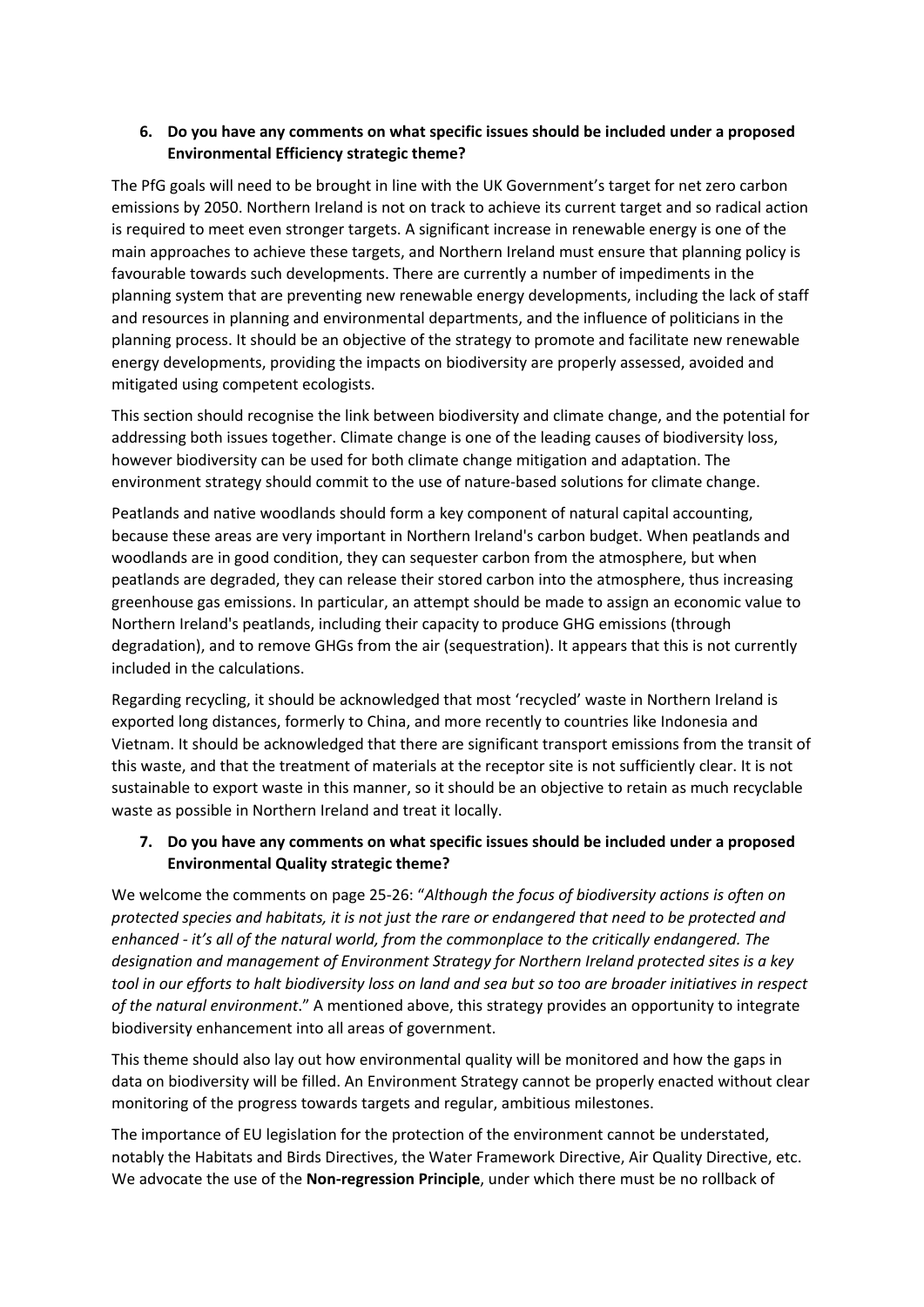environmental legislation and commitment to international agreements. On principles and standards, there must be no rollback on what Northern Ireland accepts as best practice and minimum standards for the environment.

#### **8. What do you see as the main environmental governance priorities for Northern Ireland?**

Once the UK leaves the EU, the UK will no longer be subject to the powers of the European Commission and the Court of Justice of the European Union (CJEU). Therefore, it is essential that there is an independent enforcement body that can hold government to account on environmental issues in Northern Ireland. The role of the new body must be four-fold: reporting, advising, investigating, and enforcing. The human right to environmental justice and access to environmental information must be protected.

The independent body must be adequately resourced in finance and skills to undertake the tasks given to it. It should have the ability to collect, analyse and scrutinise information trends and their causes, formulate procedures for complaints, deal with complaints, refer unresolved matters to the courts, horizon scan to identify best practice and future trends to inform its work, and comment on the resources of other bodies. An independent body would avoid potential conflicts of interest arising between different government departments and public bodies.

Another main environmental governance priority is the lack of staff and resources at DAERA. Staff working on planning applications are greatly overburdened, leading to significant delays in the processing of planning applications, and thus to the approval of key projects such as renewable energy developments.

As detailed above, the Wildlife and Natural Environment Act 2011 places a duty on all public bodies "in exercising any functions, to further the conservation of biodiversity so far as is consistent with the proper exercise of those functions". It should be a key governance priority to ensure that this 'Biodiversity Duty' is undertaken by all statutory agencies. This is likely to require clarity, beyond the 2016 Guidance for Public Bodies, on how this duty is expected to be implemented and its success monitored.

Finally, we consider that it is important to provide some form of enforcement or policing service for Northern Ireland. Environmental law is rarely if ever enforced in Northern Ireland, which reduces faith among the public and practitioners. The Police Service is not trained or equipped to deal with environmental issues, which means that environmental crimes are considered a lower priority in relation to standard policing issues. Therefore, training in environmental issues needs to be provided throughout the Police Service, or specialist representatives need to be provided in all regional offices.

#### **9. Do you agree that these are appropriate draft outcomes for the Environment Strategy? If "No", what alternative or additional outcomes would you like to see?**

No. The outcomes need to be specific and measurable with clear targets associated.

The target to halt biodiversity loss is not ambitious enough given the ongoing declines in biodiversity and that 11% of Northern Ireland's species assessed in the State of Nature 2019 report are threatened with extinction. A more radical approach is needed. This outcome should aim to not only halt the decline of biodiversity, but to reverse them through implementing biodiversity net gain principles.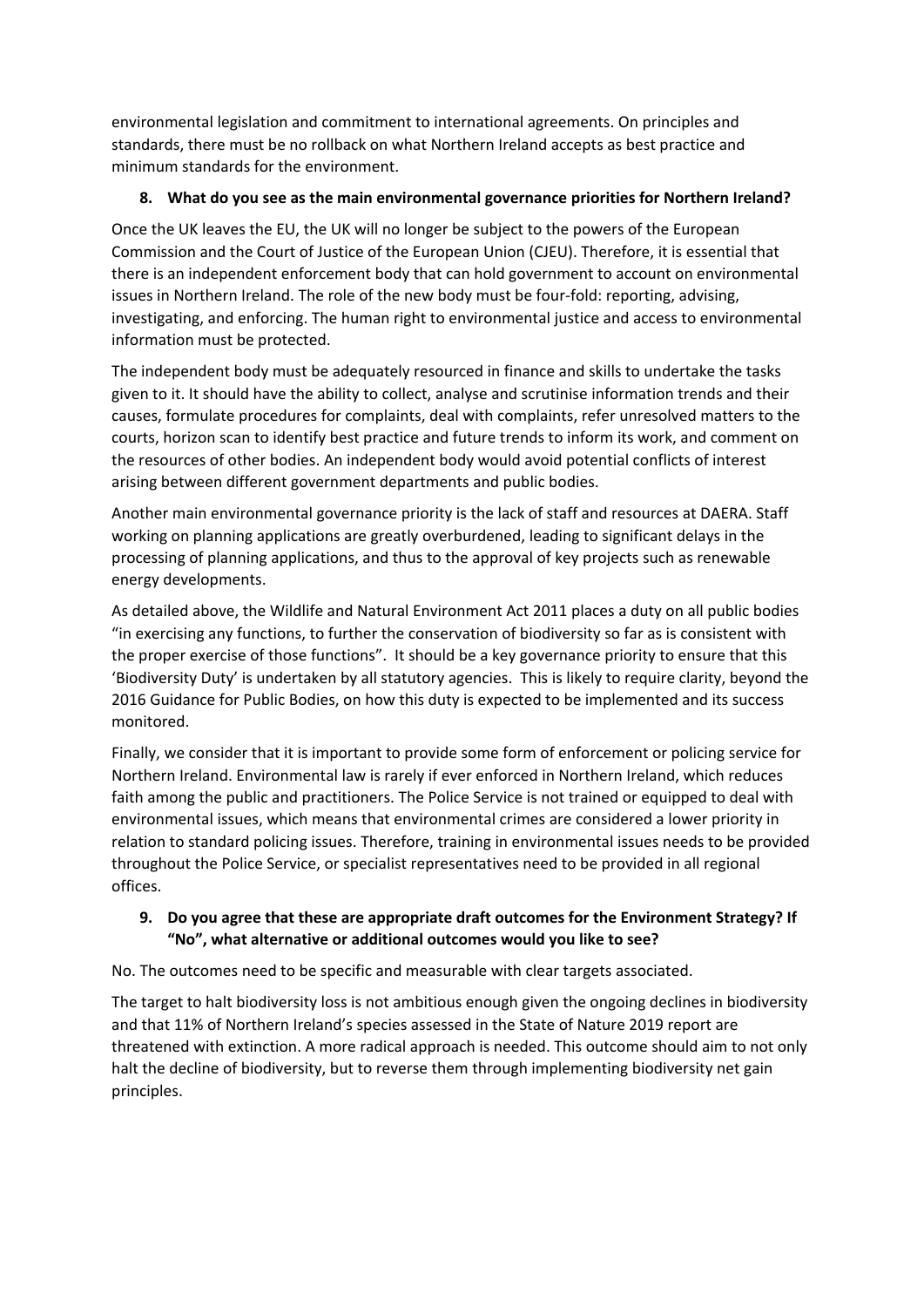Similarly, the target to 'reduce' greenhouse gas emissions falls very short of the strong target of net-zero by 2050 needed.<sup>2</sup>

#### **10. What are your big ideas for the future protection and enhancement of the environment?**

We would like to see the exit from the EU used as an opportunity to address some of the weaknesses in the implementation of EU environmental legislation and establish Northern Ireland and the rest of the UK as a leader in environmental protection.

There are three key needs, as already outlined in this response, that should be addressed as a matter of priority when the Northern Ireland Government is reformed:

- ❖ A new Environment Act to enshrine the environmental principles into law and provide a framework for ambitious targets for a new ambition for the environment.
- ❖ Reverse biodiversity loss and rebuild natural capital stocks using biodiversity net gain and joined up approaches throughout the protected and unprotected landscape.
- ❖ An independent enforcement body to replace the function of the CJEU and hold the Government to account.

One potential area of innovation would be to develop a flagship carbon-offsetting project designed to attract direct investment from national or international corporations that are seeking to offset their emissions. For example, the Katingan-Mentaya project

(http://katinganproject.com/impacts/1/climate) is a private enterprise that attracts donations from international corporations, and uses the funds to restore degraded peatland forests in Indonesia. The project complies with Verified Carbon Standard (VCS), and Climate Community and Biodiversity (CCB) standards. A similar flagship project could be developed in Northern Ireland - e.g. to restore degraded raised bogs in Fermanagh or blanket bogs in the Sperrins or Mournes - and could be marketed towards international corporations with large carbon footprints. This could also attract funding to rural communities.

Similarly, Northern Ireland has one of the lowest rates of forest cover in Europe. Plantations of non-native conifers have been planted in some places, but they have very low value for wildlife, cause pollution of watercourses, and produce low-quality timber. It should be an objective of the strategy to increase the cover of native broadleaf woodland in Northern Ireland, either through carbon-offsetting projects or commercial forestry. The emphasis must be on diverse plantations of native broadleaf trees under continuous cover, rather than non-native conifers that are clear-felled. This increased planting must not be at the detriment of other habitats of importance.

Northern Ireland still does not have a National Park. Although there is controversy about additional protection for these areas, they provide a resource for local communities and tourists, support local businesses, and attract resources to remote areas. It should be an objective of the Environment Strategy to designate at least one National Park in Northern Ireland.

#### **11. Do you have any other comments or contributions?**

We would like to emphasise the need for:

- ❖ Strong, ambitious targets which are measurable
- ❖ A commitment to reverse biodiversity declines
- ❖ Proper resourcing of bodies who will be implementing the strategy

<sup>2</sup> Committee on Climate Change (2019) *Net Zero: The UK's contribution to stopping global warming*, London: Committee on Climate Change. Available at:

[https://www.theccc.org.uk/wp-content/uploads/2019/05/Net-Zero-The-UKs-contribution-to-stopping-global](https://www.theccc.org.uk/wp-content/uploads/2019/05/Net-Zero-The-UKs-contribution-to-stopping-global-warming.pdf)[warming.pdf](https://www.theccc.org.uk/wp-content/uploads/2019/05/Net-Zero-The-UKs-contribution-to-stopping-global-warming.pdf)